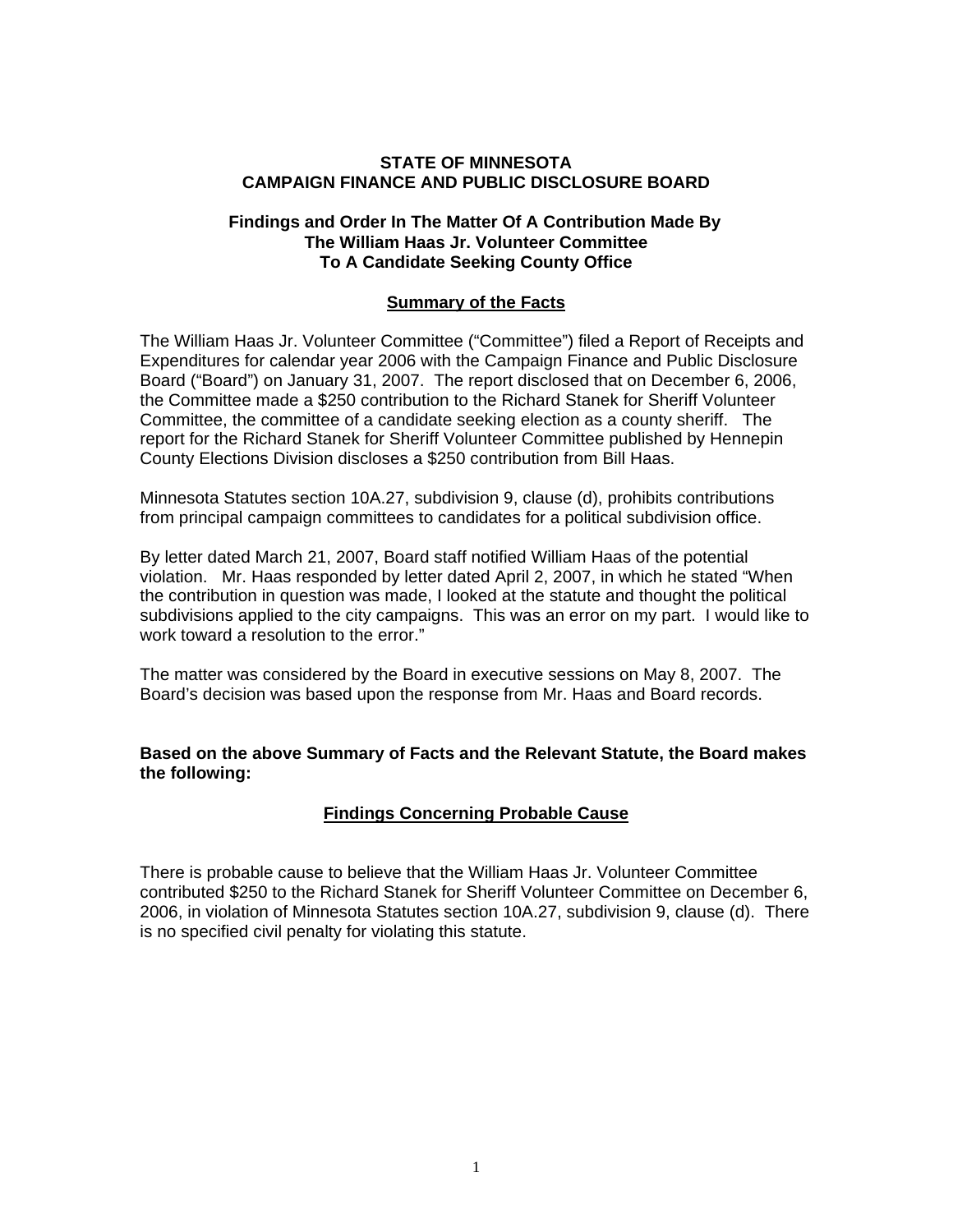#### Based on the above Finding, the Board issues the following:

#### **ORDER**

- 1. William Haas is ordered to recover the contribution from the Richard Stanek for Sheriff Volunteer Committee and deposit the funds into the account of the William Haas Jr. Volunteer Committee. Mr. Haas shall provide to the Board a copy of the check received from the Richard Stanek for Sheriff Volunteer Committee and confirmation of the deposit within thirty days from receipt of this order.
- 2. The record in this matter and all correspondence is hereby entered into the public record in accordance with Minnesota Statutes, section 10A.02, subdivision 11, and upon receipt of the check and deposit confirmation required in paragraph 1, this matter is closed.

Dated: May 8, 2007

Tely

Felicia Bovd, chair Campaign Finance and Public Disclosure Board